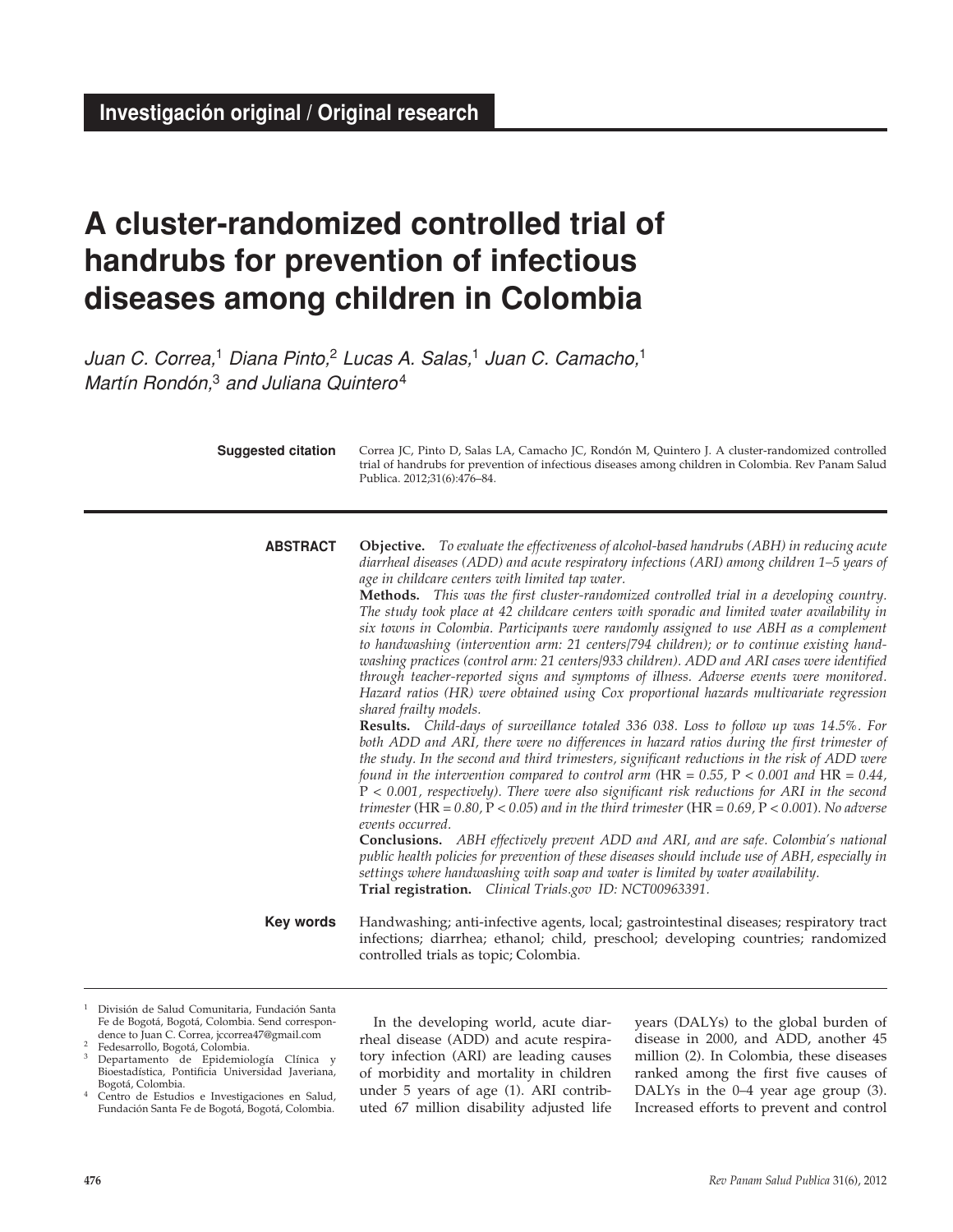these diseases are needed to achieve the Millennium Development Goal of reducing under-5 child mortality rates by two-thirds (4).

Hands are one of the most important transmission routes for ADD and ARI (5, 6). Handwashing with soap and water (HSW) is a key practice in preventing these illnesses (7, 8). Unfortunately, a large proportion of the population burdened by these diseases lives in places where water is either a scarce natural resource or availability is limited by infrastructure deficiencies (9, 10). Therefore, identifying hand hygiene (HH) alternatives for these scenarios is a priority.

The practicality of HSW in highdemand settings, such as schools, poses barriers to HH. In Bogotá, Colombia, a study of determinants of HH behavior of 6th–8th grade students in 25 schools found that less than one-third of the students practiced HH recommendations, and adoption of HSW was affected by irregular availability of soap and proper functioning of hand sinks (11). In the health care community, where HH is recognized as essential for infection prevention, international literature has shown that failure to adhere to HH guidelines is common, requiring adoption of a wide array of strategies to improve compliance (12).

Alcohol-based handrubs (ABH) could be an option for the above situations. Intervention studies examining the impact of ABH with and without HSW have been conducted in North America and Europe. Although positive effects were found, methodological shortcomings of these studies preclude conclusions about the effectiveness of ABH (5, 13). ABH have not been tested as a strategy for HH in developing countries, though there is evidence of their efficacy in reducing microbiological burden in secondary schools and in community settings in Africa and Asia (14–15). The study objective was to evaluate the effectiveness of ABH availability and training in its use on ADD and ARI incidence among children 1–5 years of age in childcare centers with limited tap water.

### **METHODS**

### **Study design**

A cluster-randomized control trial was conducted in childcare centers in six urban settings in Colombia. The study protocol was approved by the Institutional Review Board of the Fundación Santa Fe de Bogotá, Code No. 0000 8353 (Bogotá, Colombia). The protocol included a pilot study conducted in two childcare centers during 2007 to field test the study instruments adapted from previous work (13, 16), to test trial procedures, and to obtain estimates for sample size parameters. No pilot centers participated in the trial.

## **Participants**

Eligible childcare centers were either "community homes" or preschools licensed to care for 12 or more children 1–5 years of age for 8 hours a day, 5 times per week, and where availability of tap water was limited. Limited tap water availability was defined as interruptions in water provision lasting 24 hours or more at least once a week, or lasting several hours per day every day. "Community homes" were homes of local caregivers trained in basic childcare, where a maximum of 14 children spend the day in a dedicated room with a bathroom, often without a hand sink. Preschools have two to eight age-specific classrooms (maximum 32 children) overseen by teachers with formal training. These facilities had one or more bathrooms with hand sinks that were often non-functioning.

A total of 46 eligible centers were identified in 2007 by administering an HH infrastructure and practices survey to all 82 institutions listed in the official preschool database of Bogotá and five neighboring towns: Anapoima, Espinal, La Mesa, Melgar, and Soacha. Within centers, eligible children were those 1–5 years of age as of January 2008, with no previous history of chronic illness predisposing to infectious disease.

Recruitment of trial participants began in January 2008. Approval to conduct the trial was obtained from the respective national and local education authorities. Agreement to participate was requested from center directors during an introductory meeting conducted with all center staff during which trial procedures were explained and general information about HH (germ theory, hand washing technique, and key HH moments) was provided. Each parent/guardian was contacted through the childcare center and informed-consent for the child's

participation was requested. A baseline survey of child and household risk factors for ADD and ARI was administered to the principal caregiver.

#### **Intervention**

The trial ran from 16 April to 18 December 2008. For centers assigned to the intervention arm, ABH and training on proper use were provided to staff and children. One ABH dispenser was installed in each center with fewer than 14 children; in larger centers, one dispenser was installed per classroom, plus an additional one for common areas in those centers with more than 28 children. Dispensers were refilled continuously throughout the trial with ethanol 62.0% (Purell®, GOJO Industries, Akron, Ohio, United States), which was chosen because it has been used in other community interventions and is available in Colombia. Proper use of ABH was ensured by: (i) a pre-trial ABH use workshop that followed recommended HH teaching techniques (6, 8, 17–20) and instructed teachers to add ABH to routine HH and give preference to HSW if hands were visibly soiled; (ii) location of visual reminders on ABH technique in bathrooms and next to dispensers; and (iii) provision of monthly 30-minute ABH technique refresher workshops (eight per center).

Prior to trial initiation, skin sensitivity tests for ABH were applied to all staff and children. Adverse reactions were monitored and upon suspicion, children were examined by a physician. Safety conditions, proper use of each dispenser, and amount of ABH used were monitored bi-weekly. The amount of ABH used was quantified by recording the volume supplied to each center.

Centers assigned to the control arm were simply told to continue their current practices; placebo was not provided as it would be unethical to use an inactive HH product.

#### **Sample size**

Target sample sizes of 147 children per ADD arm and 62 children per ARI arm were determined based on requiring 80% power to detect a 30% reduction in ADD and ARI based on incidence densities observed during the pilot study (1.23 ADD and 2.91 ARI cases per childyear). A test of 5.0% significance level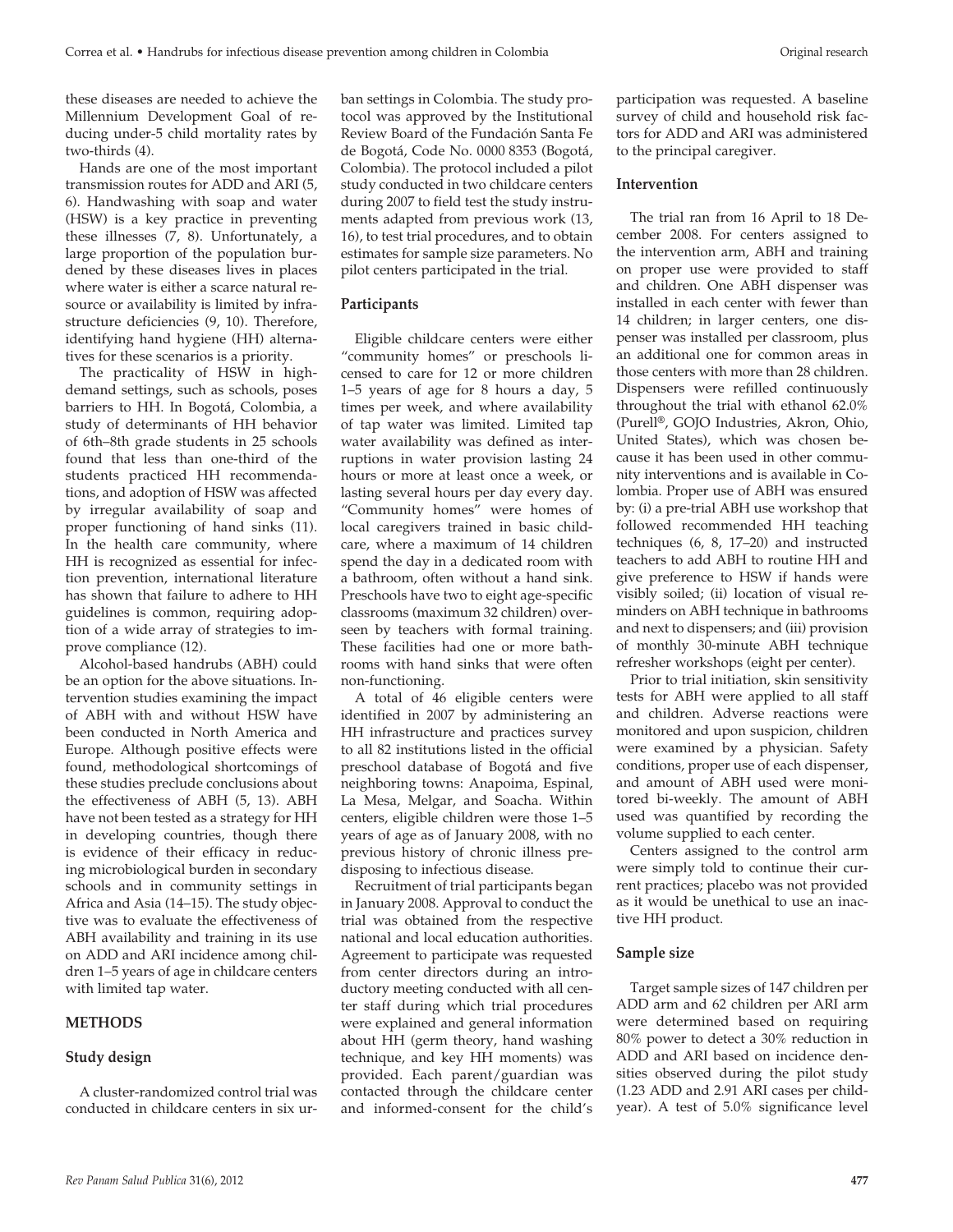was used. The sample size was adjusted by a factor of 1.65, based on a value of 0.05 for the intra-cluster correlation (ICC) coefficient (21, 22) for 42 clusters of median size 14 children (23–26). Anticipating 20% losses to follow-up, the required clustered sample for a 9-month (300 day) observation period was 243 children per arm (72 900 child-days) for ADD, and 103 children per arm (30 900 child-days) for ARI, equivalent to 21 clusters of 14 children each per arm (88 200 child-days).

# **Randomization**

Figure 1 illustrates the randomization procedure. First, study arms were balanced with respect to variables available from the baseline survey, which *a priori* were considered to be associated with study outcomes. The balancing procedure grouped centers in sequential order by type of center (community or preschool), geographic location, center characteristics (number of children, water source, water availability, functioning sink, water chlorination, percentage of mothers with more than a primary education, percentage of children with

complete immunization scheme), and household water source and availability. Four centers were excluded due to large differences in their baseline characteristics. The remaining 42 centers were distributed in 12 groups. Second, using the random function in Microsoft Excel™ (Microsoft Corp., Redmond, Washington, United States), random numbers (1 or 2) were generated and allotted 1:1 within each group. Finally, a researcher flipped a coin to decide which number would correspond to either arm (heads = 1, intervention; tails = 2, control).

# **Outcomes**

Primary outcome measures were new cases of ADD and ARI. Case definitions were based on previous studies (21, 22) and opinion of experts in pediatrics and epidemiology. ADD was defined as three or more loose stools per day, lasting 24 hours or more. ARI was defined as two or more of the following symptoms for at least 24 hours, lasting at least 2 days: runny, stuffy, or blocked nose or noisy breathing; cough; fever, hot sensation, or chills; and/or sore throat. Ear pain alone was considered ARI. Alter-

**FIGURE 1. Flow diagram of balancing procedure used to group childcare centers by selected variables and subsequent allocation to the intervention or control arm for study of alcohol-based handrubs in prevention of acute diarrhea and acute respiratory infections, Colombia, 2008** 



*Note:* Geographic location: six urban areas (Anapoima, Bogotá, Espinal, La Mesa, Melgar, and Soacha).

nately, if a parent provided a physician's certification of ADD or ARI diagnosis it qualified as a case. All cases of ADD and ARI were registered and included in the analyses. A new event was defined as an episode occurring 48 hours after a symptom-free period.

A secondary outcome measure was incidence of adverse events, such as skin reactions defined as redness and/or desquamation or dryness of hand skin using the Visual Skin Score (VSS) as reported by Grove (27), or accidental ingestion. The outcome observation and intervention phases were contemporaneous.

# **Procedures**

Prior to the trial, teachers in both arms received training in case registry. They were instructed to identify signs of ADD or ARI through direct observation, or by asking parents/guardians about signs and symptoms of ADD or ARI as a reason for absenteeism. For each possible case, teachers completed a standard checklist that inquired about presence, onset, and duration of ADD and ARI signs and symptoms. Because it was not possible to blind teachers to arm assignment, reduction of ascertainment bias was sought by not providing case definitions. Case registry formats were reviewed by the project coordinator (a physician blinded to study arms), who decided if case criteria were met. Doubts were clarified with teachers and, if necessary, children were examined. Case registry was supervised through phone calls and bi-weekly on-site visits, during which potential cases (children with runny noses, frequent visits to the toilet) observed by the supervisor were cross-checked with registries. Teachers received a fixed, modest economic compensation for time spent on case reporting, independent of the number of completed formats.

The study also explored teachers´ perceptions about changes in HH practices and use of HSW and ABH during trial implementation by applying a semi-structured survey at trial completion. Consumption of resources and costs related to ABH use and HSW were also quantified. Results are available upon request.

# **Statistical analysis**

All enrolled centers and children were included in the analyses on an intention-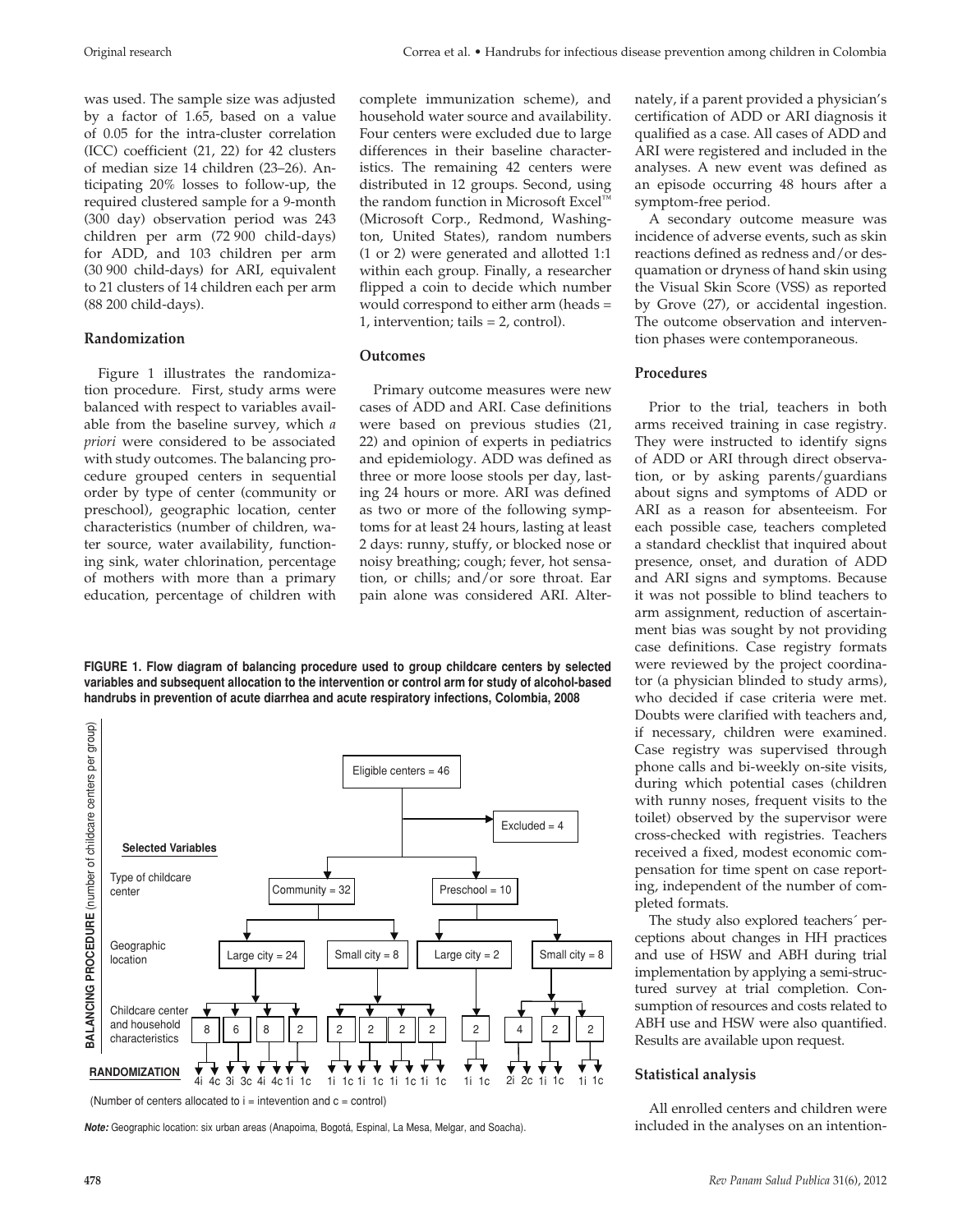to-treat basis. For children lost to follow up, data from the last available contact was included.

Incidence densities for ADD and ARI were calculated as number of new cases divided by number of susceptible childdays at risk. To compare infection rates by arm, a shared frailty model was selected: this is a Cox proportional hazards regression for recurrent events in which an unobserved gamma-distributed random factor, called frailty, is introduced at the individual (child) level to account for clustering, event dependence, and unobserved heterogeneity in ADD and ARI risk factors (28–33). Initial models included baseline covariates considered to be risk factors for ADD and ARI: gender, insurance status, complete immunization scheme, crowding, household water piping frequency, pets, household HH practices, and baseline prevalence of ADD or ARI. Follow-up trimester was included as a covariate to address variation in length of exposure to ABH and seasonal risk factors, and as an interaction term with study arm to estimate time-dependent differential effects of the intervention. A backward selection strategy determined the final multivariate model, which included age, intensity of ABH use, and trimester. The ADD model also controlled for an episode of ADD two weeks prior to baseline. Effect measures were expressed as hazard ratios. Significance of child-level frailty term was tested by the likelihood ratio or theta, which confirmed presence of heterogeneity. Analyses were performed using Stata®/MP11 (StataCorp LP, College Station, Texas, United States).

#### **RESULTS**

#### **Participant flow**

A detailed description of participant flow is provided in Figure 2. Fourty-two centers (1 727 children) were randomized, 21 per arm (control  $n = 933$ , intervention  $n = 794$ ). During implementation, 14.5% of participants (250 children) withdrew from the centers. Two centers (one per arm) were closed because teachers resigned; therefore, 19 children were relocated to other study centers and classified as lost to follow-up. After trial onset, 372 new children entered trial centers (control  $n = 229$ , intervention  $n = 143$ ). No significant differences were evident between the characteristics of children

**FIGURE 2. Flow diagram of enrollment, randomization, and follow up in a study of alcohol-based handrubs for prevention of acute diarrhea and acute respiratory infections, Colombia, 2008** 





|                                            |     | Control arm<br>$(n = 21)$ | Intervention arm<br>$(n = 21)$ |      |                        |
|--------------------------------------------|-----|---------------------------|--------------------------------|------|------------------------|
| Characteristic                             | No. | %                         | No.                            | $\%$ | $P$ value <sup>a</sup> |
| Childcare center (size $\leq$ 28 children) | 16  | 76.2                      | 16                             | 76.2 | 1.0000                 |
| Aqueduct as water sourceb                  | 8   | 38.1                      | 8                              | 38.1 | 1.0000                 |
| Water supply frequency                     |     |                           |                                |      |                        |
| Daily, some hours                          | 2   | 9.5                       | 0                              | 0.0  | 0.1473                 |
| Every 24 hours                             | 5   | 23.8                      | 4                              | 19.0 | 0.7069                 |
| Every 48 hours                             | 9   | 42.9                      | 8                              | 38.1 | 0.7532                 |
| 3-4 times per week                         | 5   | 23.8                      | 9                              | 42.9 | 0.1904                 |
| Functioning sink <sup>c</sup>              | 10  | 47.6                      | 8                              | 38.1 | 0.5329                 |
| Protected water storaged                   | 19  | 90.5                      | 18                             | 85.7 | 0.6337                 |

 $a \chi^2$  test for difference in proportions.

b Defined as a treated (chlorinated) water source distributed by formal sanitary infrastructure.

 $\circ$  Defined as a basin with running water and proper water drainage.<br><sup>d</sup> Defined as use of measures to avoid contamination of water if storage is needed (i.e., covered vessels).

who were lost to follow-up and those who completed the study.

## **Baseline characteristics of centers, children, and households**

Data from the center facility survey showed no differences in HH infrastructure between control and intervention centers (Table 1).

Baseline child demographic and health characteristics were similar in study arms (Table 2), except for gender, insurance status, complete immunization scheme, and reporting an episode of ADD two weeks prior to trial onset. Baseline house-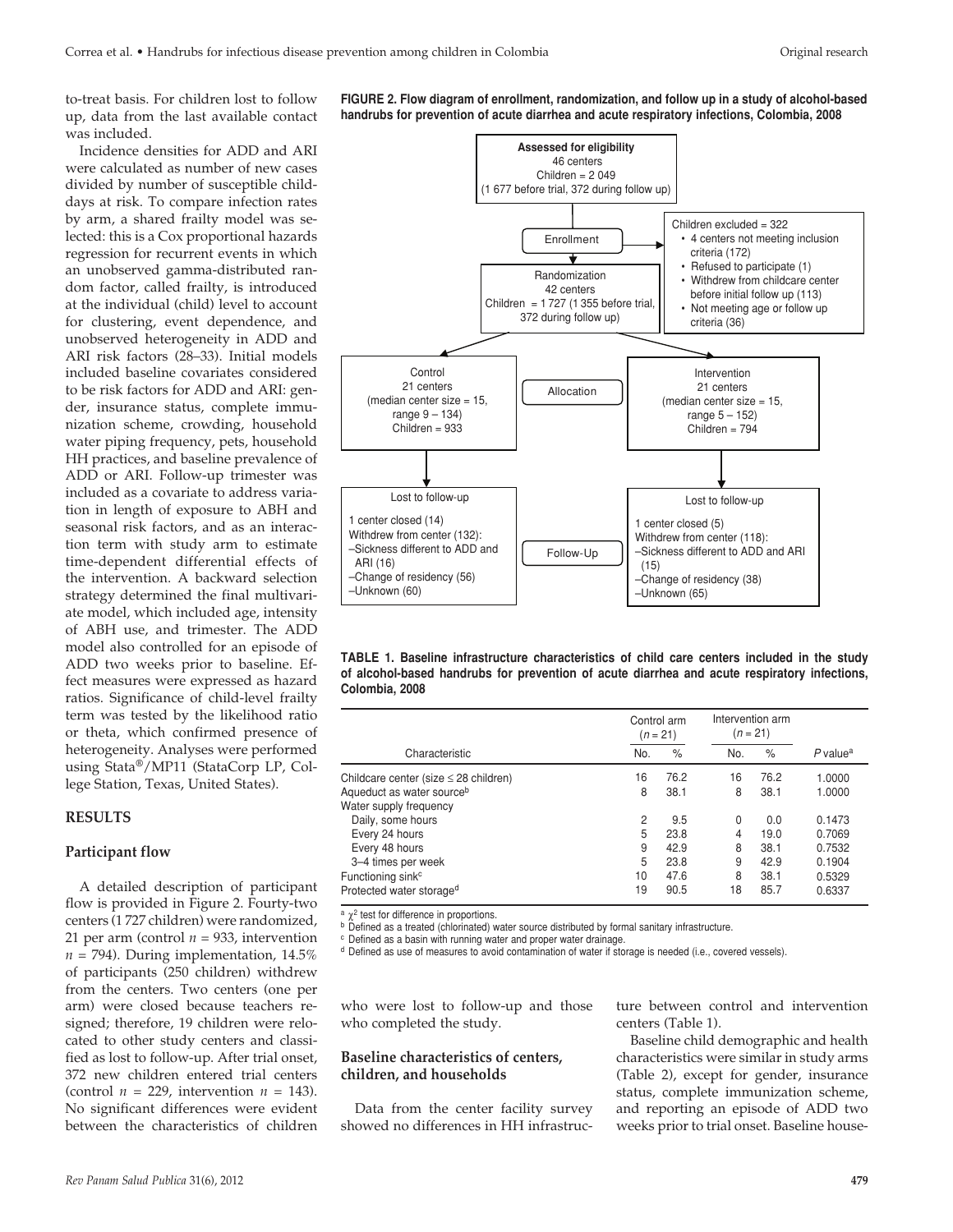**TABLE 2. Baseline sociodemographic and health characteristics of children included in study of alcohol-based handrubs for prevention of acute diarrhea disease (ADD) and acute respiratory infections (ARI), Colombia, 2008** 

|                                                           | Control arm<br>$(n = 933)$ |      | Intervention arm<br>$(n = 794)$ |      |                        |
|-----------------------------------------------------------|----------------------------|------|---------------------------------|------|------------------------|
| Characteristic                                            | No.                        | $\%$ | No.                             | $\%$ | $P$ value <sup>a</sup> |
| Age in years, mean (SD)                                   | 3.23                       | 1.0  | 3.23                            | 1.0  | 1.0000 <sup>b</sup>    |
| $1 - 2$                                                   | 117                        | 12.5 | 108                             | 13.6 | 0.0233                 |
| $> 2 - 3$                                                 | 253                        | 27.1 | 218                             | 27.5 | 0.3916                 |
| $> 3 - 4$                                                 | 325                        | 34.8 | 258                             | 32.5 | 0.9884                 |
| $>4-5$                                                    | 226                        | 24.2 | 197                             | 24.8 | 0.5136                 |
| > 5                                                       | 12                         | 1.3  | 13                              | 1.6  | 0.5246                 |
| Female                                                    | 454                        | 48.7 | 343                             | 43.0 | 0.0233                 |
| Mother's educational level: elementary school or less     | 240                        | 25.7 | 204                             | 25.7 | 0.9884                 |
| Mother's age in years, mean (SD)                          | (27.97)                    | 6.97 | (27.88)                         | 6.53 | 0.3916                 |
| Insurance: Contributory or other                          | 285                        | 30.6 | 291                             | 36.7 | 0.0073                 |
| Insurance: subsidized                                     | 388                        | 41.6 | 285                             | 35.9 | 0.0156                 |
| Uninsured                                                 | 231                        | 24.8 | 199                             | 25.1 | 0.8842                 |
| Full term delivery                                        | 780                        | 83.6 | 642                             | 80.9 | 0.1360                 |
| Last year's perceived health status "excellent" or "good" | 715                        | 76.6 | 614                             | 77.3 | 0.7323                 |
| Complete immunization scheme                              | 760                        | 81.5 | 692                             | 87.2 | 0.0013                 |
| Episode of ADD two weeks before baseline                  | 150                        | 16.1 | 98                              | 12.3 | 0.0274                 |
| Episode of ARI two weeks before baseline                  | 376                        | 40.3 | 310                             | 39.0 | 0.5946                 |
| Forcefully displaced <sup>c</sup>                         | 29                         | 3.1  | 19                              | 2.4  | 0.3675                 |

<sup>a</sup> F-test for differences in means, adjusted for cluster effect.

**b** Likelihood ratio test for difference in probabilities, adjusted for cluster effect.

<sup>c</sup> Violence related displacement.

**TABLE 3. Housing and hygiene practices characteristics among households of children included study of alcohol-based handrubs for prevention of acute diarrhea disease (ADD) and acute respiratory infections (ARI), Colombia, 2008** 

|                                                           | Control arm<br>$n = 933$ |      | Intervention arm<br>$n = 794$ |      |                        |  |
|-----------------------------------------------------------|--------------------------|------|-------------------------------|------|------------------------|--|
| Characteristic                                            | No.                      | %    | No.                           | $\%$ | $P$ value <sup>a</sup> |  |
| Type of housing: House or apartment                       | 742                      | 79.5 | 613                           | 77.2 | 0.2416                 |  |
| Crowding (more than 3 persons per room)                   | 67                       | 7.2  | 37                            | 4.7  | 0.0282                 |  |
| Presence of children under 5 in the household             | 386                      | 41.4 | 341                           | 43.0 | 0.5087                 |  |
| Community tank as household main water                    |                          |      |                               |      |                        |  |
| sourceb                                                   | 924                      | 99.0 | 780                           | 98.2 | 0.1491                 |  |
| Frequency of water piping (hours per week), mean (SD)     | (86.88)                  | 70.7 | (105.33)                      | 71.9 | < 0.0001               |  |
| Use of any practice to improve water quality <sup>c</sup> | 717                      | 76.9 | 634                           | 79.9 | 0.1322                 |  |
| Functioning sink                                          | 755                      | 80.9 | 645                           | 82.3 | 0.8688                 |  |
| Functioning toilet                                        | 690                      | 73.9 | 566                           | 71.6 | 0.2143                 |  |
| Smoking                                                   | 201                      | 21.5 | 166                           | 20.9 | 0.7472                 |  |
| Owns a dog or cat                                         | 323                      | 34.6 | 319                           | 40.2 | 0.0172                 |  |
| More frequent HWS if someone in household has ARI         | 444                      | 47.6 | 416                           | 52.4 | 0.0466                 |  |
| More frequent HWS if someone in household has ADD         | 602                      | 64.5 | 547                           | 68.9 | 0.0552                 |  |

HWS: handwashing with soap and water.<br>a Likelihood ratio test for difference in probabilities, adjusted for cluster effect.

<sup>b</sup> Community tank is a reservoir in which water is collected and distributed through plastic pipes.

<sup>c</sup> Use of measures to improve water quality such as boiling or filtering before consumption.

hold characteristics are shown in Table 3. Differences in favor of the intervention arm were observed with respect to crowding, total hours of water supply, using stored water for cooking, frequency of water reservoir cleaning, and increased hand washing when a household member had either ADD or ARI. More households in the intervention arm reported having a dog or a cat.

# **HH practices, ABH use, and adverse events**

Seventy-six percent (*n =* 34) of intervention center teachers and 83% (*n =*  32) of control center teachers were surveyed about their HH practices before and after the trial. Teachers at seven of the intervention centers reported almost complete substitution of HSW for

ABH application and reported HSW decreased from a median of 3 times daily at trial onset, to once daily at the end, while final median ABH application rose to 6 times per day. Use of HSW was left for situations where hands were visibly contaminated with soil or food, or after tooth brushing. In the remaining 14 intervention centers, teachers complemented HSW practices with gel application (partial substitution), which resulted in an overall increase in HH opportunities. Use of ABH was perceived by all intervention center teachers as a more convenient HH method and manifested willingness to continue its use. Median reported HSW frequency at trial end in control centers was 3 times daily. No changes in HH practices were reported.

Quantification of ABH consumption adjusted for daily attendance confirms the reported increase in its use. From start to end of trial, quantified median number of applications per child rose from 3.5 to 4.5 in preschools and from 3.5 to 5.5 in community centers (Figure 3). No adverse events were observed.

## **Crude, unadjusted incidence densities**

The incidence density of ADD was 0.75 per child-year (693 episodes during 336 038 child-days of observation). Incidence density of ADD in the intervention arm was 0.61 per child-year, (259 episodes during 154 959 child-days of observation) and in the control arm 0.88 per child-year (434 episodes during 181 079 child-days of observation), *P <*  0.0001. The calculated ICC was 0.004.

The incidence density of ARI was 2.18 per child-year (2 008 episodes during 336 038 child-days of observation). Incidence density of ARI in the intervention arm was 2.06 per child-year, (873 episodes during 154 959 child-days of observation) and in the control arm 2.28 per child-year (1 135 episodes during 181 079 child-days of observation),  $P =$ 0.0163. The calculated ICC was 0.01.

# **Adjusted effect of ABH on ADD and ARI incidence**

Adjusted estimates of the effect ABH availability on the risk of ADD and ARI in intervention centers compared to controls are presented in Table 4. For both diseases, hazard ratios did not differ during the first trimester of the trial. However, after this period, hazard ratios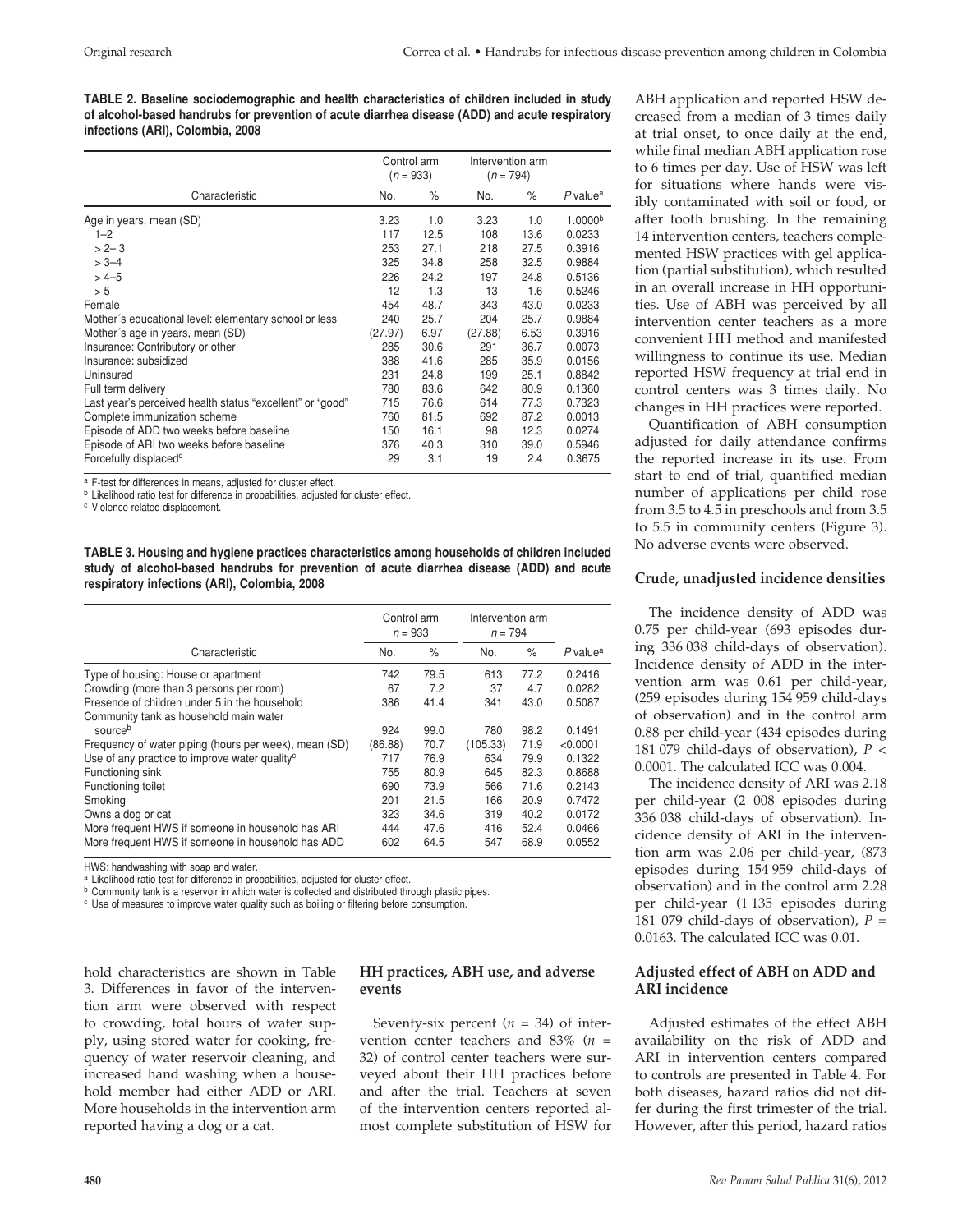**FIGURE 3. Trend in median handrub pushes per child per day during the follow-up period by child care center type in study of alcohol-based handrubs (ABH) for prevention of acute diarrhea and acute respiratory infections, Colombia, 2008** 



*Note:* Median ABH pushes per child were calculated based on total volume of gel used per day adjusted for child attendance. According to the manufacturer information, every push/application is equivalent to 0.6 cc (1 666 pushes per liter pack).

**TABLE 4. Adjusted effect of availability of alcohol-based handrubs on the risk of acute diarrheal disease (ADD) and acute respiratory infections (ARI) by trial implementation trimester, age group, and previous disease among childcare centers allocated to the intervention arm, compared to the control arm, Colombia, 2008**

|                                          | ADD model <sup>b</sup> |               | ARI model <sup>c</sup> |               |
|------------------------------------------|------------------------|---------------|------------------------|---------------|
| Category <sup>a</sup>                    | Hazard ratio           | 95% CI        | Hazard ratio           | 95% CI        |
| Trial implementation trimester 1         | 0.84                   | $0.61 - 1.15$ | 0.93                   | $0.79 - 1.10$ |
| Trial implementation trimester 2         | 0.55 <sup>d</sup>      | $0.42 - 0.73$ | 0.80 <sup>e</sup>      | $0.68 - 0.94$ |
| Trial implementation trimester 3         | 0.44 <sup>d</sup>      | $0.31 - 0.61$ | 0.69 <sup>d</sup>      | $0.57 - 0.83$ |
| 2 years of age vs. 1 year                | 0.35 <sup>d</sup>      | $0.26 - 0.48$ | 0.79 <sup>e</sup>      | $0.66 - 0.96$ |
| 3 years of age vs. 1 year                | 0.26 <sup>d</sup>      | $0.19 - 0.36$ | 0.65 <sup>d</sup>      | $0.54 - 0.79$ |
| 4 years of age vs. 1 year                | 0.25 <sup>d</sup>      | $0.18 - 0.35$ | 0.61 <sup>d</sup>      | $0.50 - 0.74$ |
| 5 years of age vs. 1 year                | 0.44                   | $0.17 - 1.14$ | 0.62                   | $0.33 - 1.19$ |
| Episode of ADD 2 weeks prior to baseline | 1.74 <sup>d</sup>      | $1.34 - 2.26$ |                        |               |
| Theta                                    | 1.57 <sup>d</sup>      |               | 0.54 <sup>d</sup>      |               |

**Note:** Coefficients are exponentiated.<br><sup>a</sup> The reference category is the control group.

b ADD model adjusted by sex, insurance, substitution of handwashing with soap and water (HSW) for alcohol-based handrubs (ABH) application, complete immunization scheme, episode of ADD 2 weeks before baseline. Includes intervention-trimester interaction term.

<sup>c</sup> ARI model adjusted by sex, insurance, substitution of HSW for ABH application, complete immunization scheme. Includes intervention-trimester interaction term.

<sup>d</sup> *P* < 0.001.

<sup>e</sup> *P* < 0.05.

favor the intervention arm. Significant reductions in risk of ADD in the intervention arm compared to control arm were found during the trial's second and third trimesters: *HR =* 0.55, *P <* 0.001, and *HR =* 0.44, *P <* 0.001, respectively.

For ARI, significant reductions in risk were also in the second and third trimesters: *HR =* 0.80, *P <* 0.05, and *HR =* 0.69, *P <* 0.001, respectively. Children 2–4 years of age were found to have a lower risk of disease compared to those 1 year of age. Having had a previous episode of ADD in the 15 days before baseline measurement increased the risk of this disease.

#### **DISCUSSION**

This is the first CRCT trial to provide evidence supporting the potential role of ABH in reducing ADD and ARI incidence in childcare settings in a middleincome country. Reduction of risk of ADD and ARI was found in childcare centers that had ABH available versus only HSW, and this reduction increased with duration of trial implementation. The direction and order of magnitude<sup>5</sup> of these findings is consistent with the results of intervention studies in developed countries that have examined the effect of ABH use and training on infectious diseases (34). Values of pooled estimates of rate ratios from meta-analyses of these studies are 0.77 for gastrointestinal illness (95% CI =  $0.52-1.13$ ) and 0.93 for respiratory illness  $(95\% \text{ CI} =$ 0.84–1.03), though for both cases the CI included the null value (35).

The present study was expected to show a stronger effect of ABH on ADD and ARI since prevalence of these illnesses is higher in Colombia than in more developed countries. Since at most of the intervention centers ABH substituted HSW and the frequency of use was equal to or greater than HSW in controls, the expectation was that ABH effectiveness would be similar to that found for HSW in the international literature. This seems to be the case, as a Cochrane evidence review of randomized trials on hand washing interventions found that HSW is efficacious in reducing diarrheal episodes by about 30% in educational and community settings in developed and developing countries (36). Other reviews have also reported a protective effect of HSW combined with HH education for respiratory infections, although of a lesser magnitude and with weaker evidence than that of ADD (35).

Time-dependent risk differences attributable to ABH use in the present study may have several explanations. First, qualitative information regarding teachers' HH practices suggests there

<sup>5</sup> For the purpose of comparing studies, it is important to note that hazard ratios are good numerical approximations of relative risk; for most applications the hazard ratios are within 5% of their companion relative risks (32).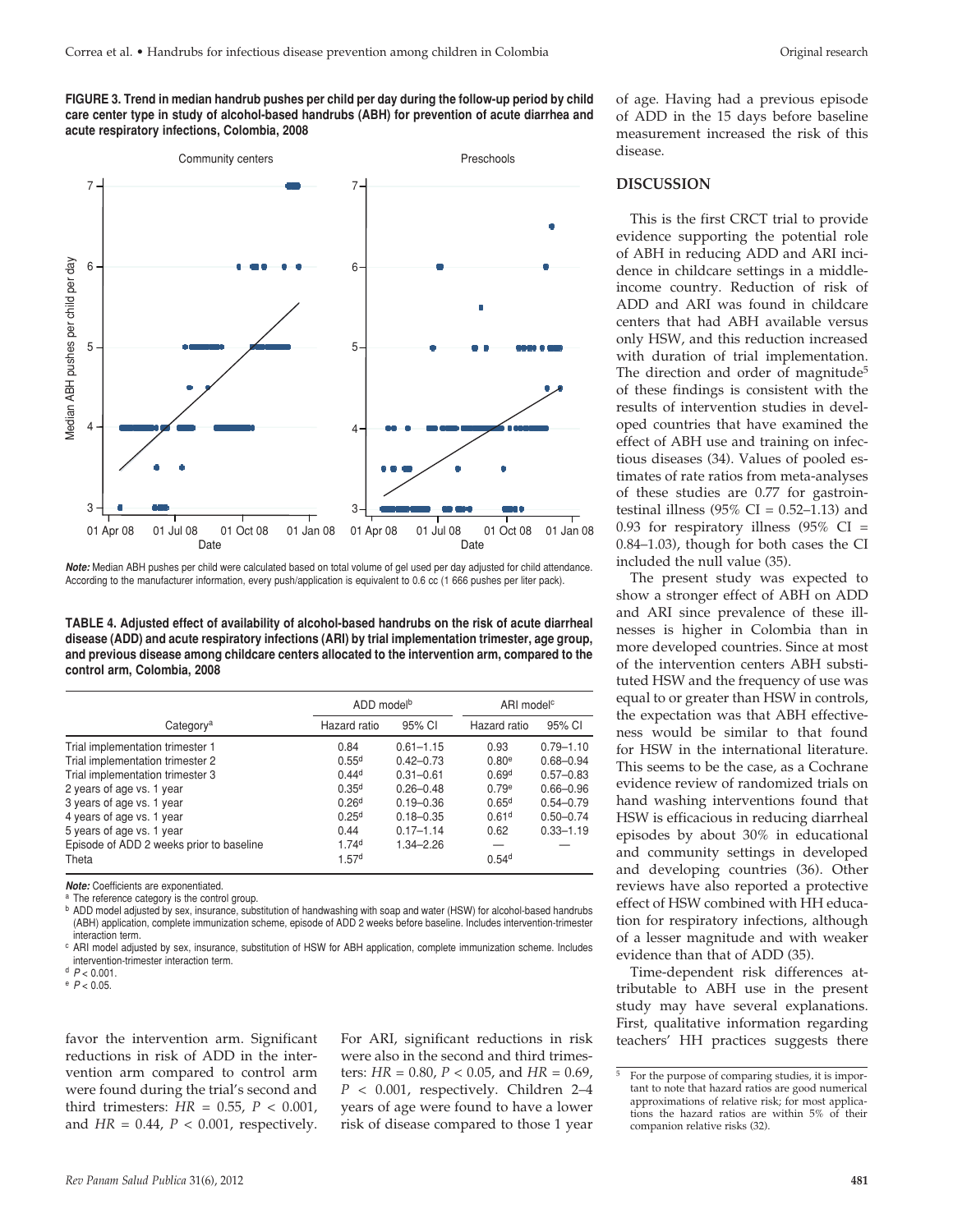was a time lag before teachers began to use ABH and a learning curve for proper use. This is supported by an observed rising trend in the number of gel applications per child from the start to the end of the trial. A dose-response relationship between ABH and reduction in rates of ADD and ARI has been reported by other studies (16). In addition, two seasonal peaks of ARI in the first and third trimester combined with more frequent use of ABH at the end of the trial could result in a larger effect (36).

## **Study limitations**

This study has several limitations. Lack of blinding could have predisposed teachers in the intervention arm to minimize case reports to conform to researcher expectations. Although underreporting by teachers in both arms was detected during supervision, frequency was not quantified; therefore, if the outcome measurement was affected by a differential misclassification, it is plausible that there may be an overestimation of the true effect of ABH availability on preventing ADD and ARI.

Second, awareness of being observed could alter hand washing practices of control centers, improving the outcomes rates for this arm. However, the teacher survey suggested that there was no change in control arm practices. Furthermore, had there been a Hawthorne effect in either arm, it would have likely occurred at the beginning of the trial, but it is unlikely that this phenomenon would persist during later implementation, which is precisely when the results indicate a favorable impact of the intervention.

On the other hand, the observed level of effectiveness might not be replicated in the day-to-day world or in a larger scale implementation of the intervention, given that the intervention arm's compliance in this trial could have been artificially high as a result of intense follow-up and guaranteed availability of ABH. Also, the results could be less applicable in settings where there is high prevalence of causal agents of ADD and ARI resistant to ABH, such as Norovirus (37–40).

#### **Conclusions**

ABH may be considered an option in national public health policies for preventing ADD and ARI. On the one hand, ABH are cheap: at a local cost of as low as US\$ 0.002 per application (37) plus the dispenser, use of ABH during a 210-day school-year could be US\$ 2.50 per child.<sup>6</sup> On the other hand, perceived convenience and satisfaction with ABH reported by teachers in this study indicate that ABH may have an advantage over HSW in terms of facilitating optimal HH behavior, which is in line with study findings that have evaluated user perceptions of ABH and HH behavior change among schools and hospitals in developing countries (14, 41). ABH can be a transitory solution in settings with scarce or inconsistent water supply and/ or a lack of adequate sanitary facilities.

The potential role of ABH as a public health tool may be further understood by studies that explore cost-effectiveness when compared to other HH options, factors influencing the adoption of HH procedures in different settings and among diverse cultural contexts, and effective ways to facilitate long-term behavior change.

**Acknowledgements.** This work was supported by a grant from the Global Development Network (New Delhi, India), "Fifth Global Research Project: Promoting Innovative Programs from the Developing World: Towards Realizing the Health MDG's in Africa and Asia," and the Bill and Melinda Gates Foundation (Seattle, Washington, United States). We acknowledge the support of "Fundación Hogar Integral" (FHI) (Bogotá, Colombia), Instituto Colombiano de Bienestar Familiar (ICBF) (Bogotá, Colombia) and Secretaría Distrital de Integración Social (Bogotá, Colombia). We also thank teachers and parents of each childcare center; our field supervisor, Yohanna Pantoja; and all the fieldwork team members who contributed to a successful trial implementation. We are grateful to Nancy Qian, who provided methodological support on behalf of Global Development Network (GDN); to GDN workshop participants, who contributed with valuable comments and suggestions; to Thomas Sandora and Elaine Larson, who provided hand hygiene survey instruments; to Santiago Ucros and the Javeriana University Clinical Epidemiology Department (Bogotá, Colombia) for their advice on case definitions; and, to Leslee Roberts who provided pretrial estimates of ICC. We also wish to recognize Govi Ltda. (Bogotá, Colombia), the local representative of GOJO Industries Inc. (Akron, Ohio, United States of America), which donated the product for the pilot study and provided dispensers and dispenser installations free of charge.

**Authors' contributions.** JCC co-directed the study, participated in the conception and design of the study, analysis and interpretation of data and was responsible for overall project management. DP codirected the study, participated in the conception and design of the study, analysis and interpretation of the data, and led the drafting and critical revision of the manuscript. LAS managed the study fieldwork and participated in analysis and interpretation of the data. JCC participated in the conception and design of the study. JQ participated in the design of the study and in data collection. All authors contributed to drafting the manuscript and reviewed and approved the final version. Authors declare to have no conflicts of interest. JCC and DP will act as guarantors.

#### 1. World Health Organization. The world health report 2007: a safer future: global public health security in the 21st century. Available from: http://www.who.int/whr/ 2007/en/index.html Accessed 15 July 2009.

# **REFERENCES**

2. World Health Organization. Revised global burden of disease (GBD) 2002 estimates: Incidence, prevalence, mortality, YLL, YLD and DALYs by sex, cause and region, estimates for 2002. In: World Health Report 2004. Available from: http://www.who.int/healthinfo/ bodgbd2002revised/en/index.html Accessed 16 May 2007.

3. Acosta-Ramírez N, Peñaloza RE, Rodríguez-García J. Carga de enfermedad Colombia

Based on a median of 5 applications per day and a cost of US\$ 1.40 per dispenser for 14 children, according to the study's consumption data.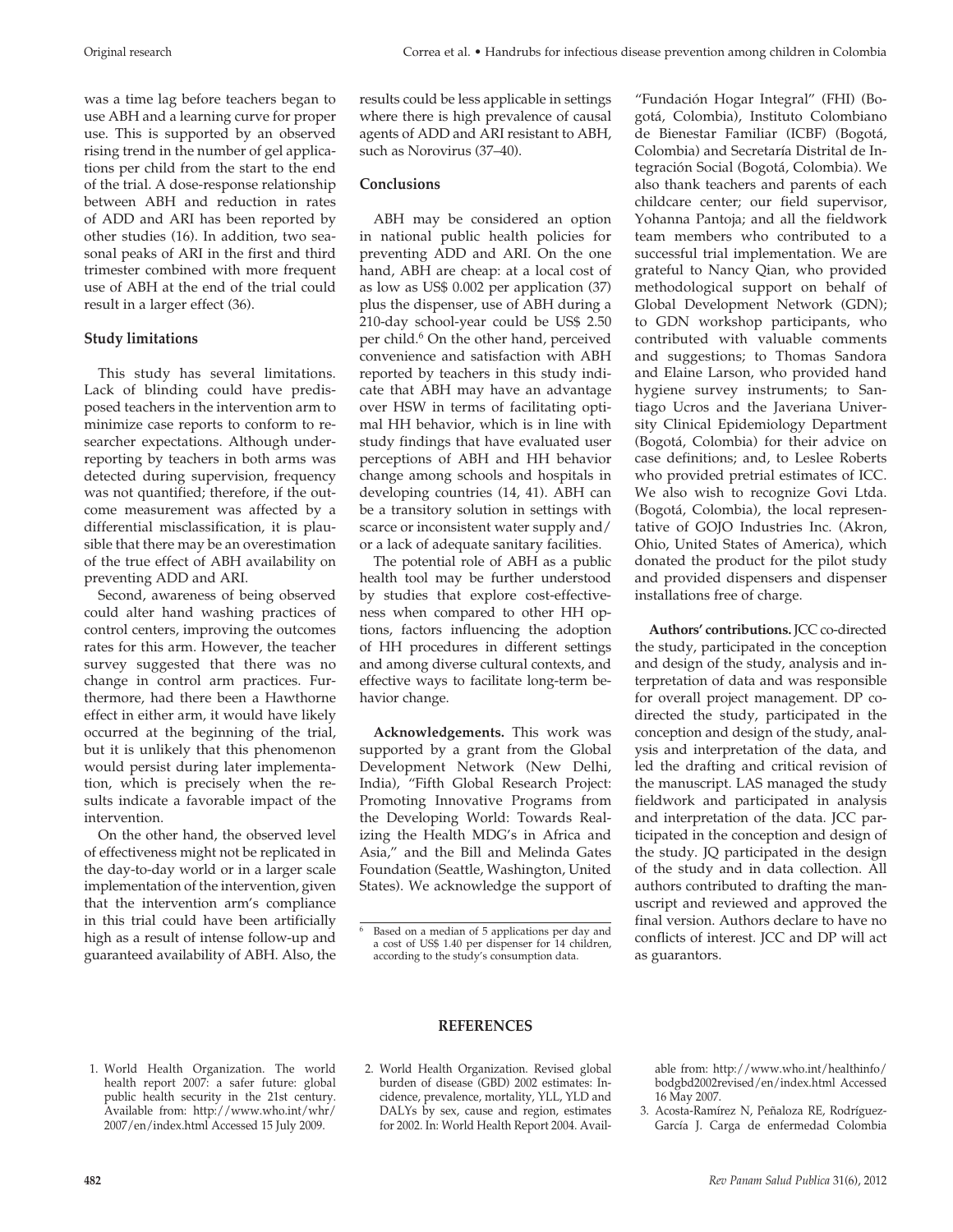2005: Resultados alcanzados. Bogotá, Colombia: Pontificia Universidad Javeriana, Centro de Proyectos para el Desarrollo; 2005.

- 4. UN Millennium Project 2005, Lenton R, Wright AM, Lewis K. Health, dignity, and development: what will it take? London; Sterling, VA: Earthscan; 2005. Available from: http://www.unmillenniumproject.org/ documents/WaterComplete-lowres.pdf Accessed 12 December 2008.
- 5. Bloomfield SF, Aiello AE, Cookson B, O'Boyle C, Larson EL. The effectiveness of hand hygiene procedures in reducing the risks of infections in home and community settings including handwashing and alcoholbased hand sanitizers. Am J Infec Control. 2007;35(10):S27–64.
- 6. Boyce JM, Pittet D, Healthcare Infection Control Practices Advisory Committee, HICPAC/ SHEA/APIC/IDSA Hand Hygiene Task Force Guideline for hand hygiene in healthcare settings Recommendations of the Healthcare Infection Control Practices Advisory Committee and the HICPAC/SHEA/APIC/ IDSA Hand Hygiene Task Force. MMWR Recomm Rep. 2002;51(RR-16):1–45. Available from: http://www.cdc.gov/mmwr/PDF/rr/ rr5116.pdf Accessed 20 December 2008.
- 7. Larson E. A causal link between handwashing and risk of infection? Examination of the evidence. Infect Control. 1988 Jan;9(1):28–36.
- 8. International Bank for Reconstruction and Development/World Bank, Bank-Netherlands Water Partnership, Water and Sanitation Program. Hand washing manual: A guide for developing a hygiene promotion program to increase handwashing with soap. Available from: http://go.worldbank.org/PJTS4A53C0 Accessed 16 May 2007.
- 9. United Nations Development Program. Human development report 2006. Beyond scarcity: power, poverty and the global water crisis. Basingstoke, New York: Palgrave Macmillan; 2006. Available from: http://hdr. undp.org/en/media/HDR06-complete.pdf Accessed 19 September 2011.
- 10. World Health Organization, UNICEF, WHO/UNICEF Joint Water Supply and Sanitation Monitoring Programme. Progress on sanitation and drinking water 2010 update. Geneva; New York: World Health Organization; UNICEF; 2010. Available from: http://public.eblib.com/ EBLPublic/PublicView.do?ptiID=538064 Accessed 19 September 2011.
- 11. Lopez-Quintero C, Freeman P, Neumark Y. Hand washing among school children in Bogota, Colombia. Am J Public Health. 2009;99(1):94–101.
- 12. Pittet D. Compliance with hand disinfection and its impact on hospital-acquired infections. J Hosp Infect. 2001;48(Aug)(Suppl  $A$ ):S40–6.
- 13. Larson EL, Lin SX, Gomez-Pichardo C, Della-Latta P. Effect of antibacterial home cleaning and handwashing products on infectious disease symptoms: a randomized, double-blind trial. Ann Intern Med. 2004;140(5):321–9.
- 14. Pickering AJ, Boehm AB, Mwanjali M, Davis J. Efficacy of waterless hand hygiene compared with handwashing with soap: a field study in Dar es Salaam, Tanzania. Am J Trop Med Hyg. 2010;82(2):270–8.
- 15. Luby SP, Kadir MA, Yushuf Sharker MA, Yeasmin F, Unicomb L, Sirajul Islam M. A community-randomised controlled trial promoting waterless hand sanitizer and handwashing with soap, Dhaka, Bangladesh. Trop Med Int Health. 2010;15(12):1508–16.
- 16. Sandora TJ, Taveras EM, Shih M-C, Resnick EA, Lee GM, Ross-Degnan D, et al. A randomized, controlled trial of a multifaceted intervention including alcohol-based hand sanitizer and hand-hygiene education to reduce illness transmission in the home. Pediatrics. 2005;116(3):587–94.
- 17. California State Department of Education. Techniques for preventing the spread of infectious diseases. Sacramento: California State Department of Education; 1983.
- 18. Geiger BF, Artz L, Petri CJ, Winnail SD, Mason JW. Fun with handwashing education. Birmingham: University of Alabama; 2000.
- 19. Roberts A, Pareja R, Shaw W, Boyd B, Booth E, Mata JI. A tool box for building health communication capacity. Available from: http://www.globalhealthcommunica tion.org/tools/29 Accessed 10 October 2007.
- 20. Stark P. Handwashing technique. Instructor's packet. Learning activity package. Sacramento: California State Department of Education; 1982.
- 21. Roberts L, Jorm L, Patel M, Smith W, Douglas RM, McGilchrist C. Effect of infection control measures on the frequency of diarrheal episodes in childcare: A randomized, controlled trial. Pediatrics. 2000;105(4):743–6.
- 22. Roberts L, Smith W, Jorm L, Patel M, Douglas RM, McGilchrist C. Effect of infection control measures on the frequency of upper respiratory infection in childcare: a randomized, controlled trial. Pediatrics. 2000; 105(4):738–42.
- 23. Killip S, Mahfoud Z, Pearce K, Killip S, Mahfoud Z, Pearce K. What is an intracluster correlation coefficient? Crucial concepts for primary care researchers. Ann Fam Med.  $2004;2(3):204-8.$
- 24. McGraw KO, Wong SP. Forming inferences about some intraclass correlation coefficients. Psychol Methods. 1996;1(1):30–46.
- 25. Shrout PE, Fleiss JL. Intraclass correlations: Uses in assessing rater reliability. Psychological Bulletin Does not appear in NLM usually name is referenced in full. 1979;86(2):420–8.
- 26. StataCorp LP. Loneway Large one-way ANOVA, random effects, and reliability. Stata Base Reference Manual I-P: Release 10. College Station,Texas, United States of America: StataCorp; 2007. Pp. 194–9.
- 27. Grove GL, Zerweck CR, Heilman JM, Pyrek JD. Methods for evaluating changes in skin condition due to the effects of antimicrobial hand cleansers: two studies comparing a new waterless chlorhexidine gluconate/ethanolemollient antiseptic preparation with a con-

ventional water-applied product. Am J Infect Control. 2001;29(6):361–9.

- 28. Clayton DG, Cuzick J. Multivariate generalizations of the proportional hazard models (with discussion). J R Stat Soc Ser A. 1985;148:82–117.
- 29. Cleves MA, Gould WW, Gutierrez RG. An introduction to survival analysis using Stata, Revised Edition. College Station, Texas, United States of America: StataCorp Press; 2004.
- 30. Kelly PJ, Lim LL-Y. Survival Analysis for recurrent event data: an application to childhood infectious diseases. Stat Med. 2000; 19:13–33.
- 31. Moulton LH, Dibley MJ. Multivariate time-toevent models for studies of recurrent childhood diseases. Int J Epidemiol. 1997;26:1334–9.
- 32. Nielsen GG, Gill RD, Andersen PK, Sorensen TI. A counting process approach to maximum likelihood estimation in frailty models. Scand J Stat. 1992;19:25–43.
- 33. Wintrebert CMA. Statistical modelling of repeated and multivariate survival data. Leiden: Leiden University Medical Center; 2007.
- 34. Symons MJ, Moore DT. Hazard rate ratio and prospective epidemiological studies. J Clin Epidemiol. 2002;55(9):893–9.
- 35. Aiello AE, Coulborn RM, Perez V, Larson EL. Effect of Hand Hygiene on Infectious Disease Risk in the Community Setting: A Meta-Analysis. Am J Public Health. 2008;98(8):1372–81.
- 36. Ejemot R, Ehiri J, Meremikwu M, Critchley J. Hand washing for preventing diarrhoea. Cochrane Database Syst Rev. 2008–23(1): CD004265.
- 37. Glass RI, Parashar UD, Estes MK. Norovirus gastroenteritis. N Engl J Med. 2009; 361(18):1776–85.
- 38. Liu P, Yuen Y, Hsiao H-M, Jaykus L-A, Moe C. Effectiveness of liquid soap and hand sanitizer against Norwalk virus on contaminated hands. Appl Environ Microbiol. 2010;76(2):394–9.
- 39. Macinga DR, Sattar SA, Jaykus L-A, Arbogast JW. Improved inactivation of nonenveloped enteric viruses and their surrogates by a novel alcohol-based hand sanitizer. Appl Environ Microbiol. 2008;74(16):5047–52.
- 40. Okunishi J, Okamoto K, Nishihara Y, Tsujitani K, Miura T, Matsuse H, et al. Investigation of in vitro and in vivo efficacy of a novel alcohol based Handrub, MR06B7. Yakugaku Zasshi. 2010;130(5):747–54.
- 41. Allegranzi B, Sax H, Bengaly L, Richet H, Minta DK, Chraiti MN, et al. Successful implementation of the World Health Organization Hand Hygiene Improvement Strategy in a referral hospital in Mali, Africa. Infect Control Hosp Epidemiol. 2010;31(2):133–41.

Manuscript received on 2 June 2011. Revised version accepted for publication on 28 December 2011.